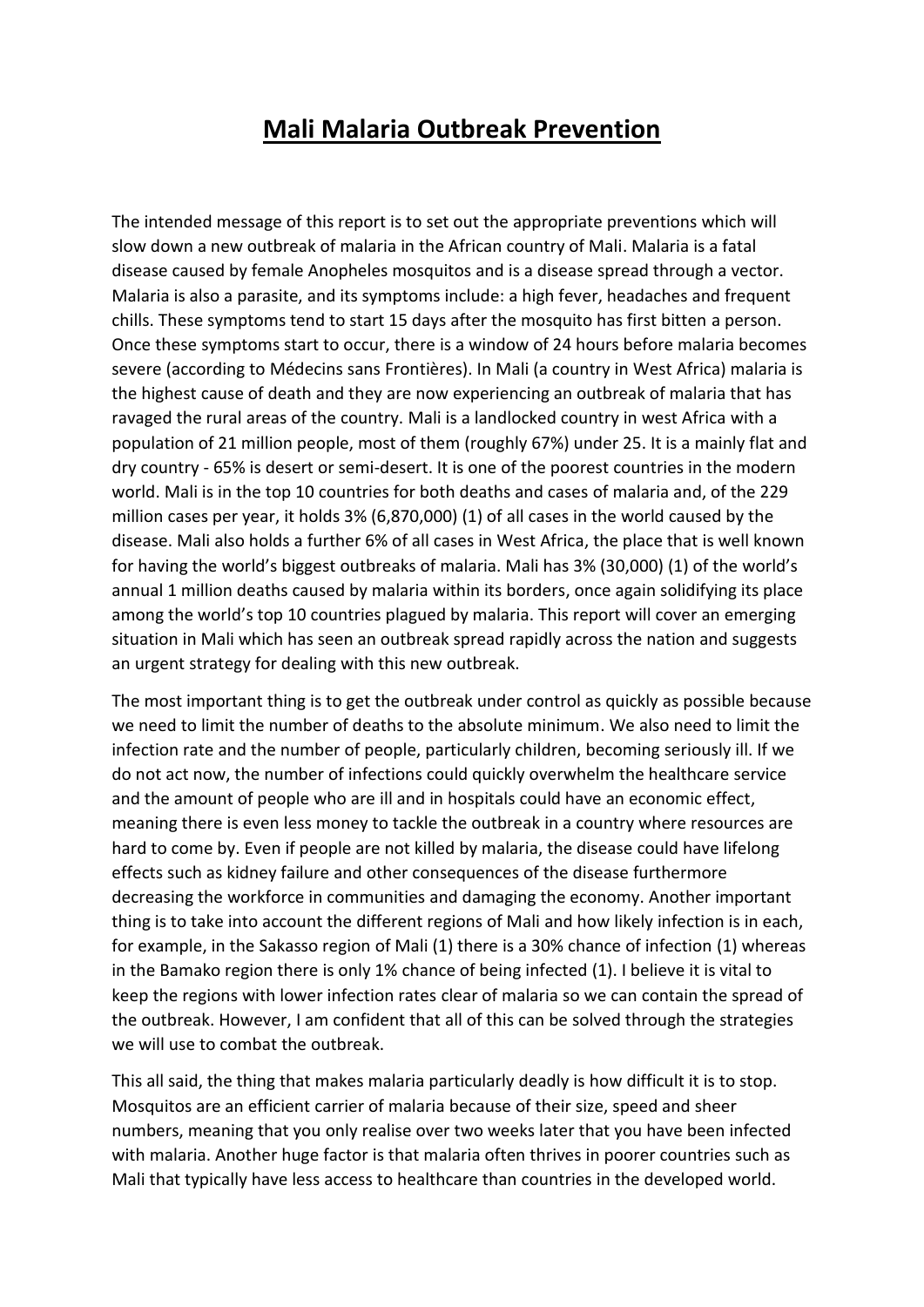Mosquitos also tend to attack between dusk and dawn as that is when most humans are asleep and are vulnerable targets. The people also are usually poor and therefore cannot afford many effective preventions of malaria for example mosquito nets and special sprays to deter mosquitos (3). Specifically, what makes malaria so difficult to stop is the fact that mosquitos adapt extremely quickly to avert preventions and so the strategies to deal with these outbreaks must adapt with them. To combat this problem healthcare workers need to develop new tools and preventions to eliminate the adaptation problem. The government of Mali and for that matter any government of a country that malaria thrives in needs to constantly and consistently invest money into stopping malaria. Richer nations must support those countries with fewer resources.

The strategies we will prioritise to control the outbreak in Mali are tried and tested to be effective at preventing the spread of Malaria. The most effective preventions identified by the World Health Organisation (WHO) are the use of insecticide treated nets (mosquito nets) and indoor residual sprays (IRS) (3). These methods were used very successfully and efficiently for example in China which went from having 30 million cases per year in the 1940s to being certified malaria free in 2021 (3). Our main objective is to distribute these preventions for free in large quantities, specifically targeting pregnant women and children under five (2) because these are the most vulnerable groups. Our second main objective is to prioritise regions of Mali that are at the least risk and work our way up, protecting regions from the outbreak and finally attacking the regions with the highest rates that contain sources of the outbreak (1). The third and final strategy (for now) is to make sure people in Mali are diagnosed as early as possible. This means that we should supply the network of private clinics with the correct equipment to test and analyse patients' blood for malaria parasites. We will also need to increase the amount of rapid diagnostic tests in use which are much faster ways of seeing if a person has malaria, these work by looking for proteins known as antigens which are released by the malaria parasite. This strategy will increase the flow of patients coming in to receive an early diagnosis of malaria and subsequently provide treatment for any symptoms they may have. For the duration of the outbreak, we will ensure that all healthcare is free and accessible. This is a vital part of the strategy because most people in Mali have a low income and may not be able to afford treatment. There are inevitably limitations to these strategies, however. Mali is a massive country being the 8<sup>th</sup> biggest in Africa with 1.241 million km2 of territory, Mali is a mainly rural country making distribution of medical equipment more difficult; these preventions will be expensive and will not cure Mali of malaria forever but will slow down the progression of the outbreak and prevent the spread of disease. The clear alternative to the preventative strategies outlined above is a programme to distribute vaccines to the people of Mali. The WHO approved the malaria vaccine in the autumn of 2021, giving us a vaccine to distribute to people across sub-Saharan Africa (4). Matshidiso Moeti, WHO regional director for Africa, said**:** "[The WHO recommendation] offers a glimmer of hope for the continent, which shoulders the heaviest burden of the disease, and we expect many more African children to be protected from malaria and grow into healthy adults." (4). Although these vaccines will protect the people of Mali, the vaccine itself is only 30% effective (4) and requires four doses to work efficiently making it hard to organise and afford. Even when we